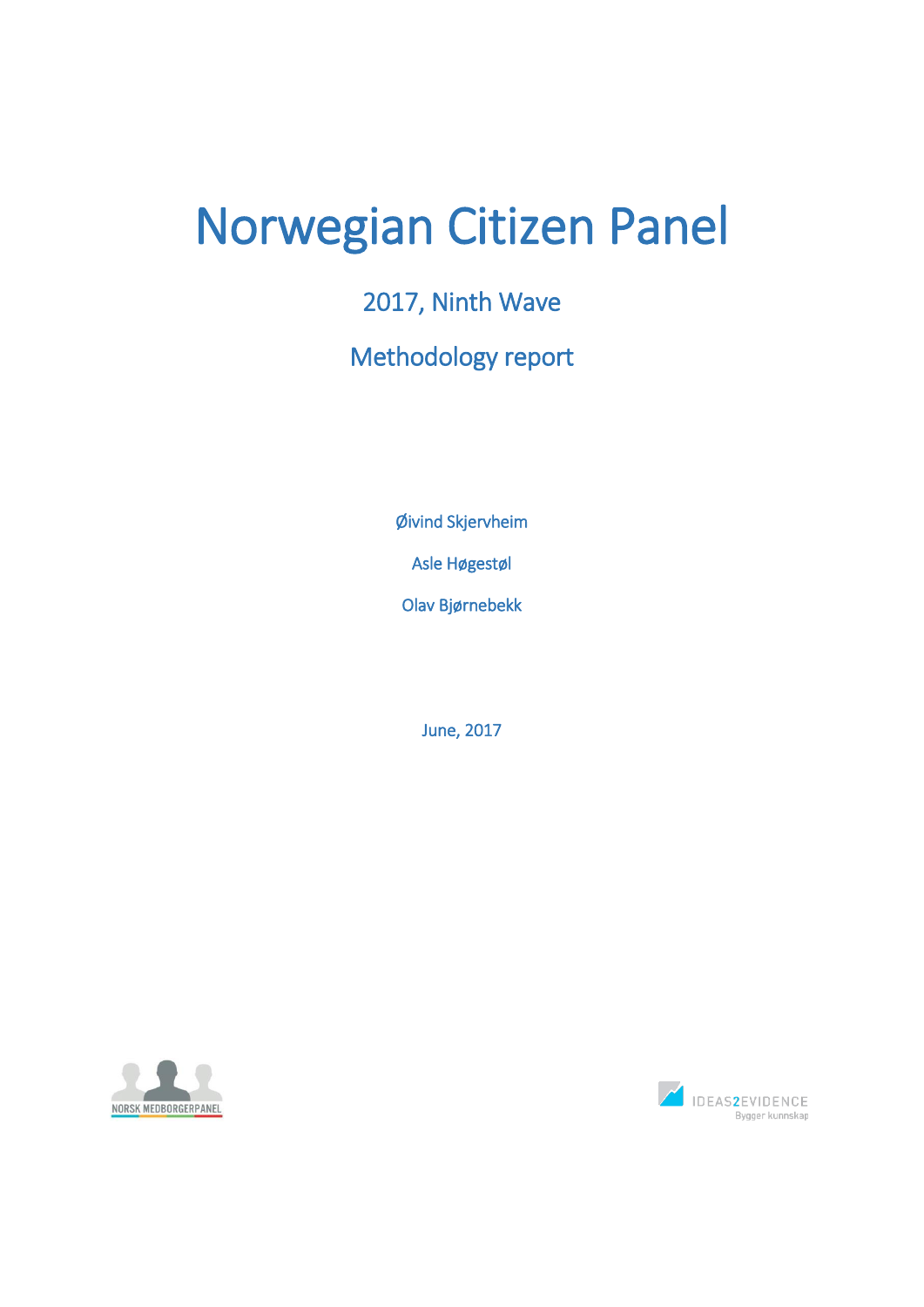# TABLE OF CONTENTS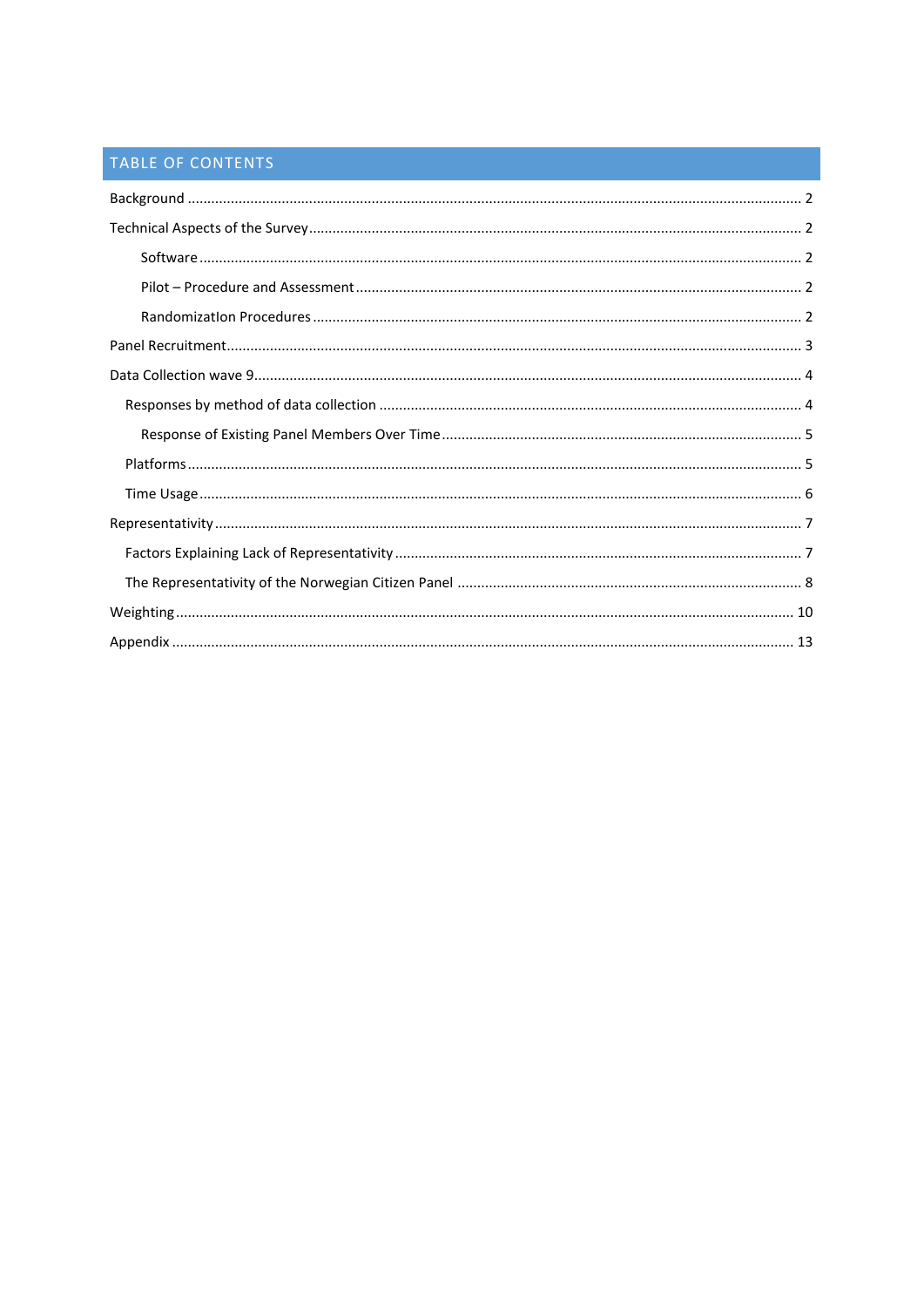# <span id="page-2-0"></span>BACKGROUND

This report describes the procedures of data collection in the ninth wave of The Norwegian Citizen Panel. Furthermore, the report discusses technical aspects of the data collection before turning to the representativity of the panel and how the weights are calculated.

The Norwegian Citizen Panel (NCP) is an established collaboration between several departments at the Faculty of Social Sciences at the University of Bergen and the UNI Research Rokkan Centre.

ideas2evidence is responsible for the panel recruitment, the administration of the panel, and the technical solutions regarding data collection and computing.

# <span id="page-2-2"></span><span id="page-2-1"></span>TECHNICAL ASPECTS OF THE SURVEY

#### SOFTWARE

**.** 

The web-based research software Confirmit administers the surveys and the panel. Confirmit is a "Software-asa-Service" solution, where all software runs on Confirmit's continuously monitored server park, and where survey respondents and developers interact with the system through various web-based interfaces. This software provides very high data security and operational stability. The security measures are the most stringent in the industry, and Confirmit guarantees 99.7 percent uptime. ideas2evidence does the programming of the survey in Confirmit on behalf of The Norwegian Citizen Panel.

#### <span id="page-2-3"></span>PILOT – PROCEDURE AND ASSESSMENT

The survey went through both large-N and small-N pilot testing before data collection. The large-N pilot was done in cooperation with the Citizen Lab. In addition, the survey was tested extensively during the development phase by ideas2evidence and the researchers involved in the project.

The pilot testing was regarded as successful, and no major technical revisions were deemed necessary. On the same note, the field period is also regarded successful without any technical irregularities.

# <span id="page-2-4"></span>RANDOMIZATION PROCEDURES

Each wave of NCP has an extensive use of randomization procedures. The context of each randomization procedure may vary,  $1$  but they all share some common ground that will be described in the following.

All randomization procedures are executed live in the questionnaire. This means that the randomization takes place while the respondent is in the questionnaire, as opposed to pre-defined randomizations that are uploaded to the questionnaire. All randomizations are independent from another, unless the documentation states otherwise.

The randomization procedures are written in JavaScript. Math.random()<sup>2</sup> is a key function, in combination with Math.floor()<sup>3</sup>. These functions are used to achieve the following:

• Randomly select one value from a vector

<sup>&</sup>lt;sup>1</sup> Some examples: sorting respondents in different thematic subsets, randomly allocate treatment value in experiments, randomize order of an answer list/array, order a sequence of questions by random, ask a given question to a subset of the respondents.

<sup>2</sup> Please see following resource (or other internet resources)[:https://developer.mozilla.org/en-](https://developer.mozilla.org/en-US/docs/Web/JavaScript/Reference/Global_Objects/Math/random)[US/docs/Web/JavaScript/Reference/Global\\_Objects/Math/random](https://developer.mozilla.org/en-US/docs/Web/JavaScript/Reference/Global_Objects/Math/random)

<sup>3</sup> Please see following resource (or other internet resources)[:https://developer.mozilla.org/en-](https://developer.mozilla.org/en-US/docs/Web/JavaScript/Reference/Global_Objects/Math/floor)[US/docs/Web/JavaScript/Reference/Global\\_Objects/Math/floor](https://developer.mozilla.org/en-US/docs/Web/JavaScript/Reference/Global_Objects/Math/floor)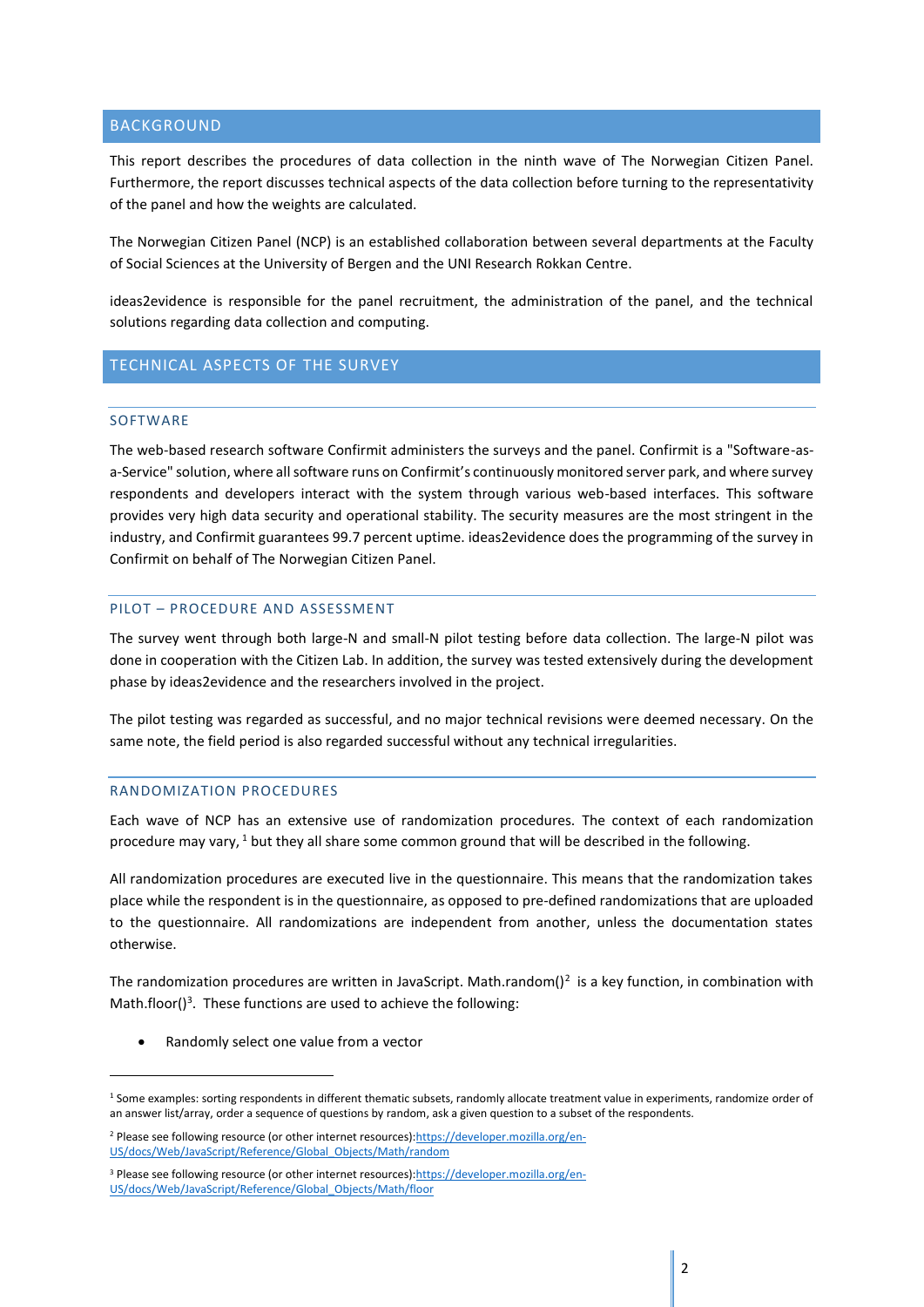• Randomly shuffle the contents of an array

The first procedure is typically used to determine a random sample of respondents to i.e. a control group. Say for example we wish to create two groups of respondents: group 1 and group 2. All respondents are randomly assigned the value 1 or 2, where each randomization is independent from one another. When N is large enough these two groups will be of equal size (50/50).

Here is an example of the JavaScript code executed in Confirmit:

```
var form = f("x1");
if(!form.toBoolean()) // If no previous randomization on x1
 var precodes = x1.domainValues();// Copies the length of x1var randomNumber : float = Math.random() *precodes.length;
 var randomIndex : int = Math.floor(randomNumber);
 var code = precedes[randomIndex];form.set(code);
\mathbf{H}
```
The second procedure is typically used when defining the order of an answer list as random. This can be useful for example when asking for the respondent's party preference or in a list experiment. However, since i.e. a party cannot be listed twice, the procedure must take into account that the array of parties is reduced by 1 for each randomization.

Here is an example of the JavaScript code executed in Confirmit<sup>4</sup>:

```
Function shuffle(array) {
 var currentIndex = array.length, temporaryValue, randomIndex;
  // While there remain elements to shuffle...
 while (0) !== currentIndex) {
    // Pick a remaining element...
    randomIndex = Math.floor(Math.random() * currentIndex);
    currentIndex - = 1;
    // And swap it with the current element.
    temporaryValue = array[currentIndex];array[currentIndex] = array[randomIndex];array[randomIndex] = temporaryValue;€
  return array;
\mathbf{r}
```
## <span id="page-3-0"></span>PANEL RECRUITMENT

**.** 

Panel members were recruited in wave 1, wave 3 and wave 8. All samples were drawn from the *National Population Registry* of Norway. This registry holds information on everyone born in Norway, as well as former and current inhabitants. The formal responsibility for this registry is held by the Norwegian Tax Administration but has partly outsourced the administration to the private IT-company Evry. Evry drew the sample on behalf of the Citizen Panel after relevant permissions were acquired from the Norwegian Tax Administration.

<sup>4</sup> Code collected from Mike Bostocks visualization[: https://bost.ocks.org/mike/shuffle/](https://bost.ocks.org/mike/shuffle/)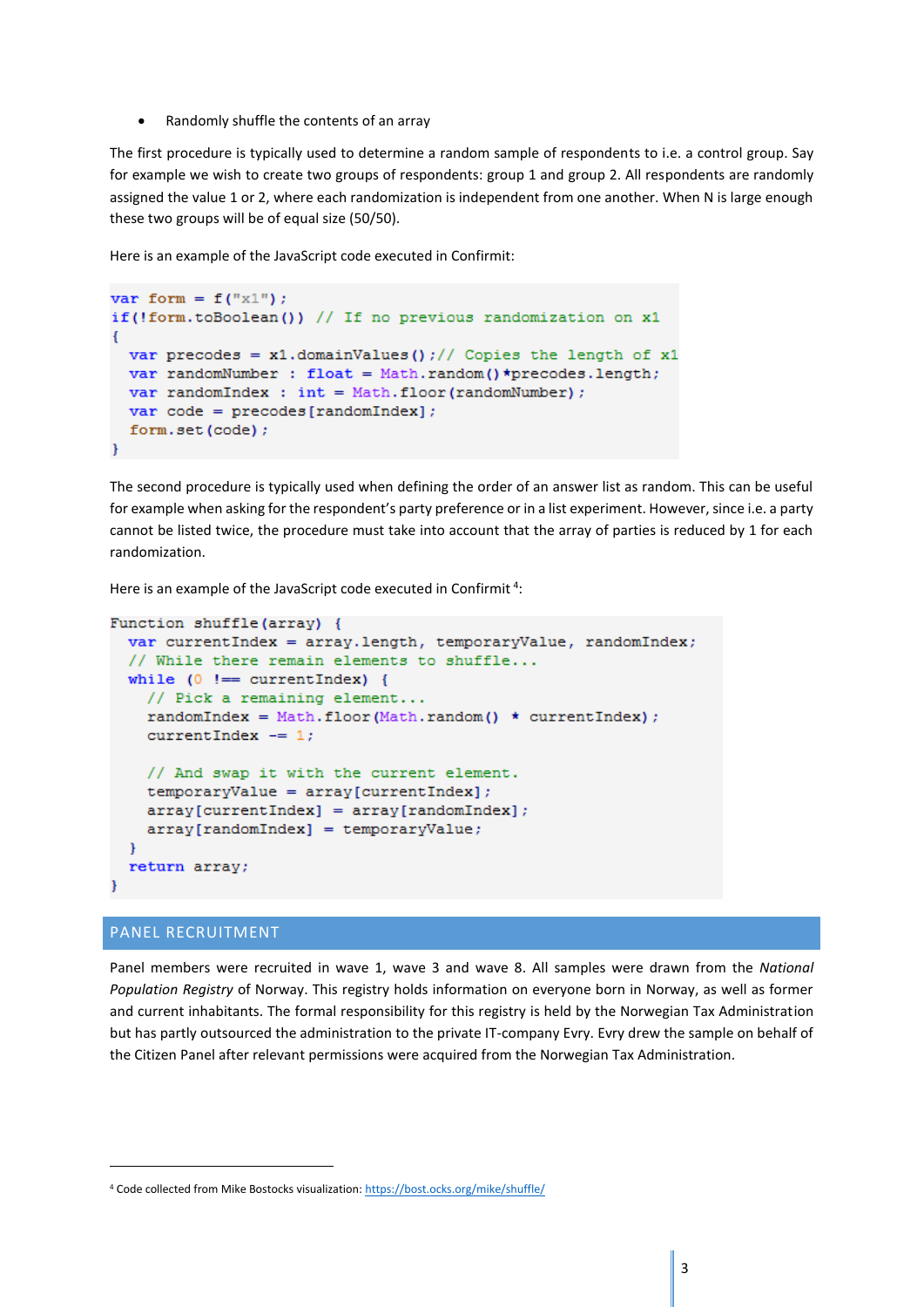The samples consisted of people over the age of 18 that were randomly drawn from the register. The extracted information was a) last name, b) first name, c) address, d) gender, e) year of birth, and f) phone number (the latter was included in wave 3 only). The sample excluded persons without a current home address in Norway.

For a detailed description of the recruitment process in wave 1, wave 3 and wave 8, we refer to the respective methodology reports for each wave. Note, however, that there are some differences between the three recruitment processes. Please refer to table 1.

|                        | Sample size | Mode              | <b>Returned letters</b> | Response Rate (%) |
|------------------------|-------------|-------------------|-------------------------|-------------------|
| Recruitment 1 (wave 1) | 25 000      | Postal            | 546                     | 20.1%             |
| Recruitment 2 (wave 3) | 25 000      | Postal, phone/SMS | 543                     | 23.0 %            |
| Recruitment 3 (wave 8) | 22 000      | Postal/SMS        | 479                     | 19.4 %            |

#### **Table 1: Summary of recruitment processes**

# <span id="page-4-0"></span>DATA COLLECTION WAVE 9

# <span id="page-4-1"></span>RESPONSES BY METHOD OF DATA COLLECTION

The survey was launched May 11<sup>th</sup> 2017. It was sent to the email accounts of the panel's 14,264 members. In these e-mails, the basic information about the Citizen Panel was repeated, and the individual panel members received unique URLs that led to the questionnaire.

The invitation, the first reminder and the second reminder were all distributed via e-mail. The third, and last reminder was, depending on whether the individual panel member has a registered mobile phone number or not, distributed via SMS and e-mail. Prior to wave 9, 85 percent of the panel was registered with a mobile phone number.

|                                                  |          | Cumulative | Response    | Cumulative        |
|--------------------------------------------------|----------|------------|-------------|-------------------|
|                                                  | Response | Responses  | Rate $(\%)$ | Response Rate (%) |
| Invitation $(11th$ of May)                       | 3,126    | 3,126      | 31.3%       | 31.3%             |
| $1st$ reminder (15 <sup>th</sup> of May)         | 1,466    | 4,592      | 14.7 %      | 46.0%             |
| $2^{nd}$ reminder (18 <sup>th</sup> of May)      | 1,141    | 5,733      | 11.4 %      | 57.4 %            |
| $3rd$ reminder – email (22 <sup>nd</sup> of May) | 94       | 5,827      | 0.9%        | 58.4%             |
| $3rd$ reminder – SMS (22 <sup>nd</sup> of May)   | 1,070    | 6,897      | 10.7 %      | 69.1%             |

#### **Table 2: Responses and response rate for panel members by the different stages of data collection**

In total, the questionnaire received 6,897 answers. 3,126 respondents completed the survey in the period between the invitation and the first reminder (May 11<sup>th</sup> – 15<sup>th</sup>), a response rate of 31.3 percent. The pattern is similar to earlier waves; the email invitation produces a higher number of respondents than the subsequent reminders. In total, the second and third reminder produces the same amount of responses. The third reminder manages to do this as it uses a new platform to reach the respondents. For details on the number of respondents after each reminder, we refer you to table 2.

The overall response rate, as reported in table 2, is **69.1 percent**. As before we exclude respondents that have not participated in any of the last three waves when we are calculating the response rate. This leaves us with with 9,983 eligible respondents.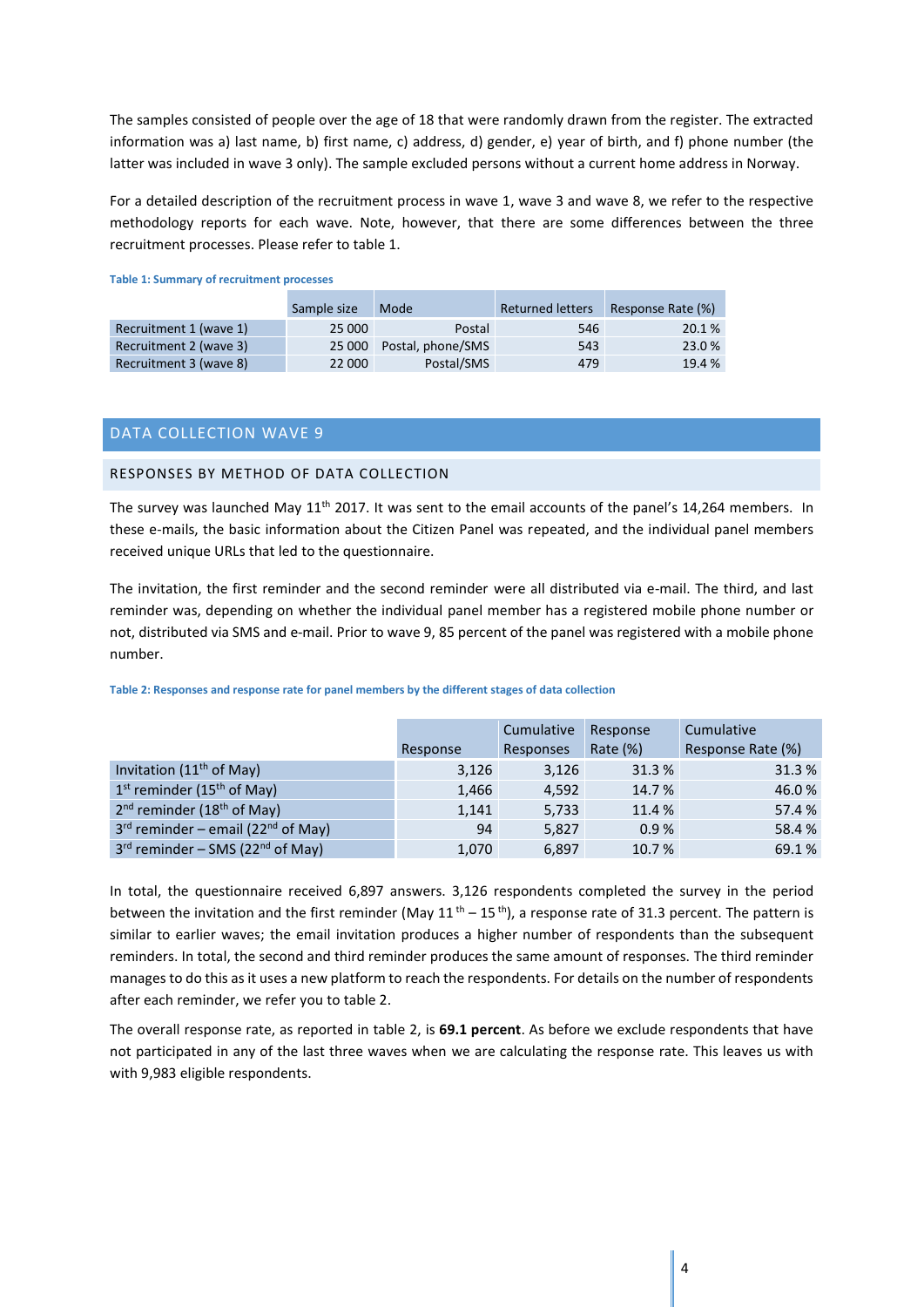#### <span id="page-5-0"></span>RESPONSE OF EXISTING PANEL MEMBERS OVER TIME

The number of respondents in this last wave is as already mentioned 6,897 – compared to 8,612 in wave 8. This gives us an overall wave-to-wave retention rate of 80.1 percent. 89.5 percent of the 6,897 also answered the questionnaire in wave 8.

As from 2017 NCP are conducting two surveys a year: two in the spring and one in the fall. Wave 9 is therefore the second time in spring 2017 that the respondents are asked to participate. This change of pace could result in a lower retention rate among the panel members recruited in wave 1 and wave 3 (figure 1). However, the retention rate is still predictable and non-volatile, which indicates that survey fatigue does not seem to be a factor as of today.

As for the new recruited in wave 8 they are very much following the pattern of the two earlier recruitment processes. Panel members recruited in wave 8 had a 64.8 percent retention rate from t1 to t2. More than 1/3 of panel members recruited in wave 8 refrained from answering in wave 9.





# <span id="page-5-1"></span>PLATFORMS

The questionnaire was prepared for data input via smart phones. In order to enhance the respondents' experience with the questionnaire, mobile users got a different visual representation of some questions.

31.7 percent of all survey respondents that opened the questionnaire used a mobile phone. 10.7 percent of the mobile users did not complete to such an extent that they were classified as respondents in the wave 9. For nonmobile users the percentage was 5.2 percent. Mobile users were thus more likely to leave the questionnaire before completion. This was also the case in previous waves.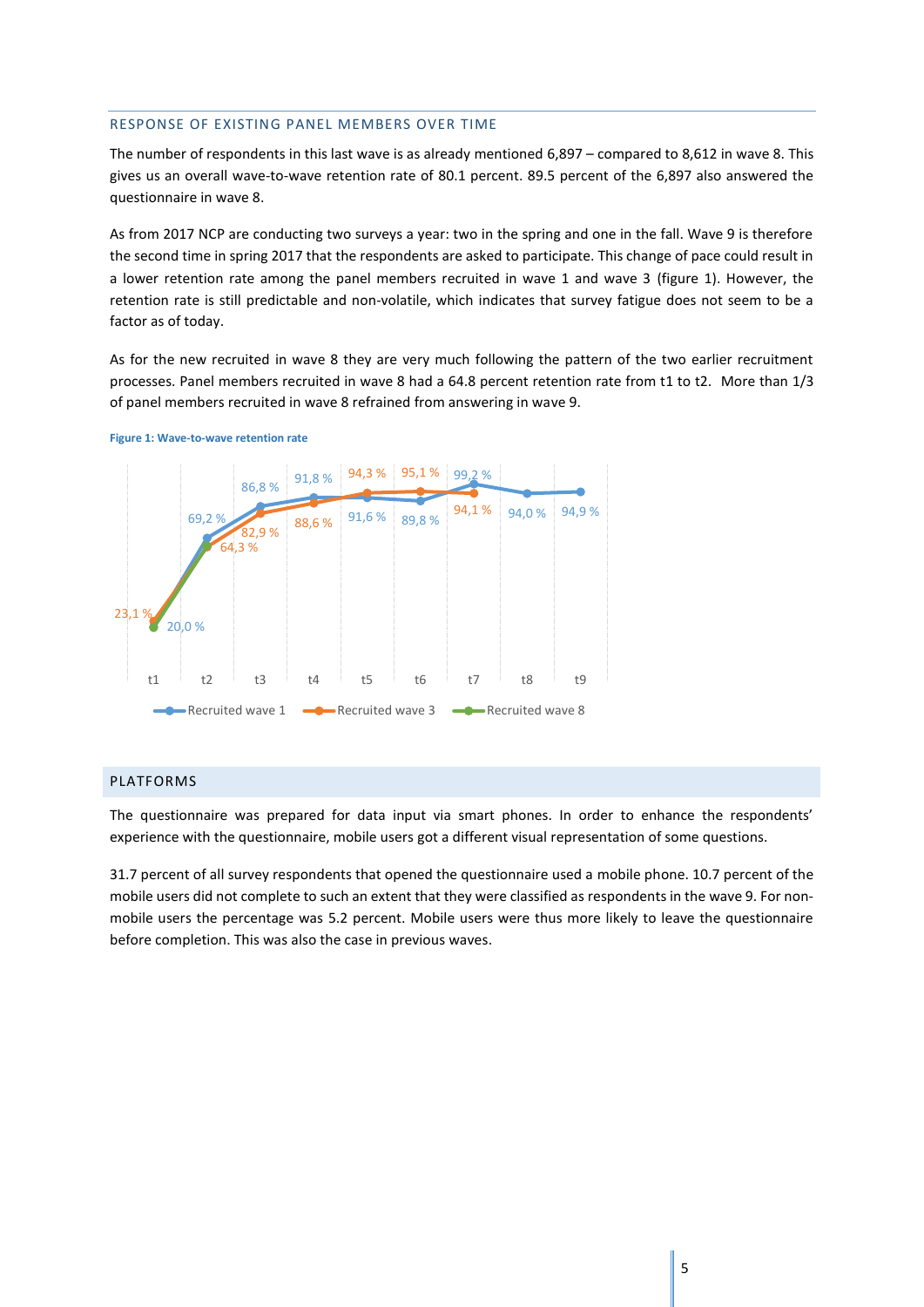**Figure 2: Share of mobile users by gender and age**



Compared to wave 8, a substantially higher share of respondents between 18-55 are using mobile to answer the wave 9 survey. On average 50 percent of the respondents in this age group used mobile, while 33 percent did the same in wave 8. The reason for this increase in mobile users is that a larger share of the panel members has registered their phone number, compared to wave 8.

Respondents between 18 and 45 years are more inclined than others to use their mobile phone when answering the questionnaire, as shown in figure 2. Respondents from 36-45 years (both men and women) are the ones that uses their mobile most frequent. From 46 years and higher, the share of mobile users declines substantially.

As in previous waves, women are in general more inclined to use mobile to answer the questionnaire compared to men. 55 percent of women 26-35 years of age use their mobile when filling out the questionnaire, compared to 43 percent of the men in the same age group.

#### <span id="page-6-0"></span>TIME USAGE

The average respondent used 17.5 minutes to complete the questionnaire. This is in compliance with what the respondent were told when invited. The challenge of measuring average time usage is that respondents may leave the questionnaire open in order to complete the survey later. This idle time causes an artificially high average for completing the survey. The average of 20 minutes therefore only includes the 90 percent of the respondents, which used less than, or equal to, 60 minutes.



**Figure 3: Time usage of survey respondents in wave 9**

As in earlier waves, the NCP questionnaire is divided into different subsets. Wave 9 consisted of three subsets that are called (X0-X2). Figure 3 and table 3 shows that respondents that answered questions in the X0 subset spent more time on the questionnaire, compared to the X1 and X2 subsets.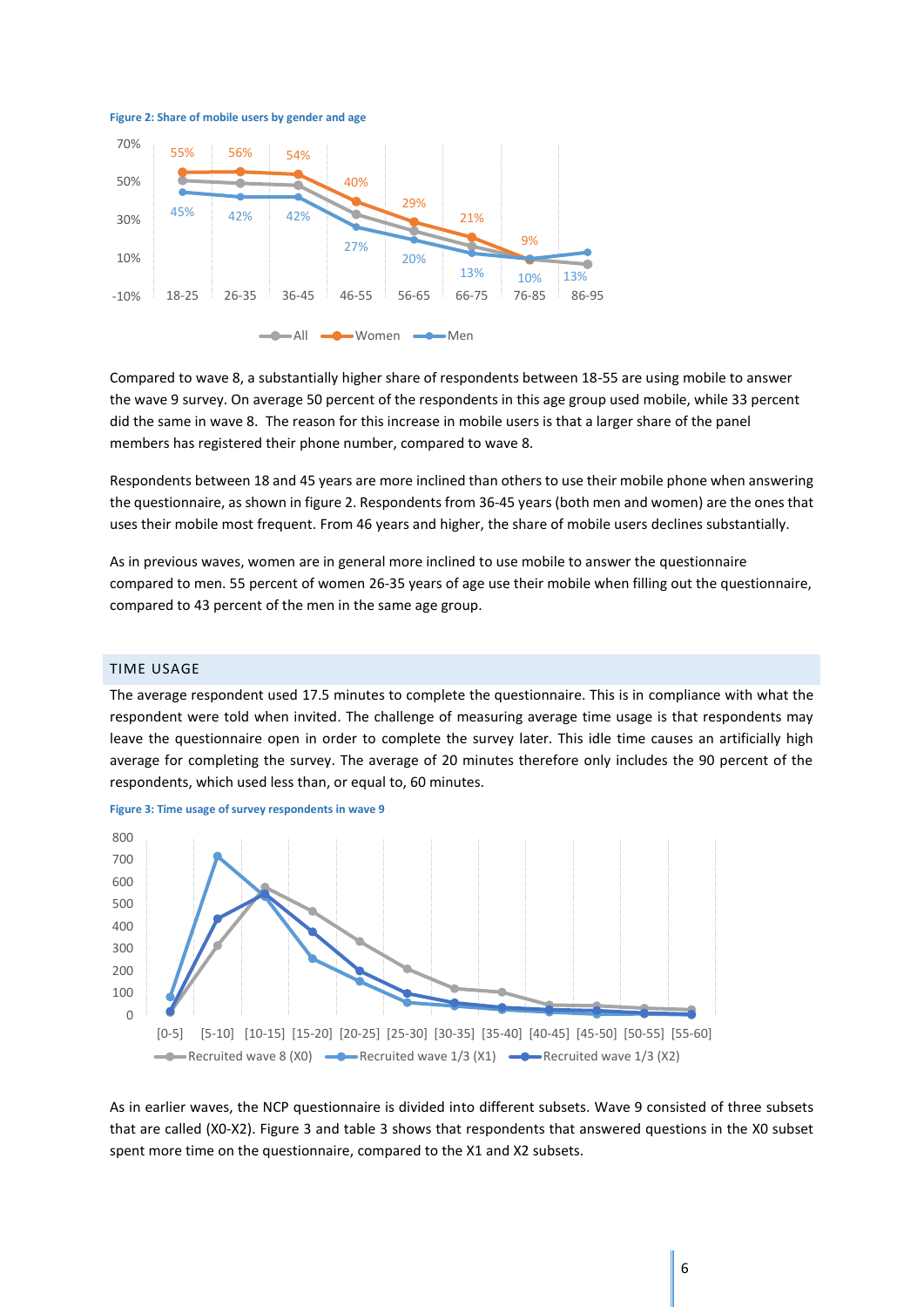#### **Table 3: Average time usage (minutes) in each subset in wave 9**

|                  |      | All respondents X0-respondents X1-respondents X2-respondents |      |      |
|------------------|------|--------------------------------------------------------------|------|------|
| All users        | 17.5 | 20.7                                                         | 14.1 | 17.1 |
| Non-mobile users | 18.2 | 21.8                                                         | 14.5 | 17.9 |
| Mobile users     | 16.0 | 18.7                                                         | 12.8 | 15.1 |

As before, mobile users on average use substantially less time on the survey than non-mobile users. The documentation report from wave 7 showed that mobile users spend less time writing text on open text questions. Mobile users write on average 42 characters in the open text questions, while users answering on non-mobile platforms on average write 62 characters.

The same report also noted that mobile users spend considerable less time answering some of the more complex questions in the questionnaire (i.e. questions with long and/or high degree of complexity in the vignettes). This could imply that users on mobile platforms spend less time reading vignettes before answering the questions. 65 percent of the respondents answering "don't know" on one specific, complex question in the wave 7 survey were mobile users, a significantly higher number than expected when we take into account that the percentage of respondents answering the survey on a mobile phone is 26 percent of the total sample. Our numbers show that mobile users on average spent less time than non-mobile users on 85 percent of the questions in the seventh wave.

# <span id="page-7-0"></span>REPRESENTATIVITY

In this section, we describe the representativity of the panel as a whole. Please see appendix for isolated statistics on respondents recruited in wave eight. First, we will discuss factors explaining representativity. Thereafter we apply demographic variables to present data on representativity by different strata. The data on representativity is the foundation for the section on weighting.

## <span id="page-7-1"></span>FACTORS EXPLAINING LACK OF REPRESENTATIVITY

There are two main points that can serve as explanations to non-response and lack of representativity:

- access to and familiarity with the internet (given that a web-based questionnaire was the only response mode made available)
- the motivation and interest of the respondents

The first challenge is strongly related to the age composition of the survey respondents. Although Norway has a very high computer and internet density, the probability of having an e-mail address, and the skills required to access and fill in an online questionnaire, normally decreases with increasing age. The second challenge, motivation and interest, is often explained by the respondents' level of education. In addition to age and education, we added the variables of geography and gender in order to test the representativity of the survey respondents. The variables have the following categories:

- Age: 19-29 years, 30-59 years, 60 and above.
- Highest completed education: no education/elementary school, upper secondary, university/university college.
- Geography: Oslo/Akershus, Eastern Norway, Southern Norway, Western Norway, Trøndelag, Northern Norway.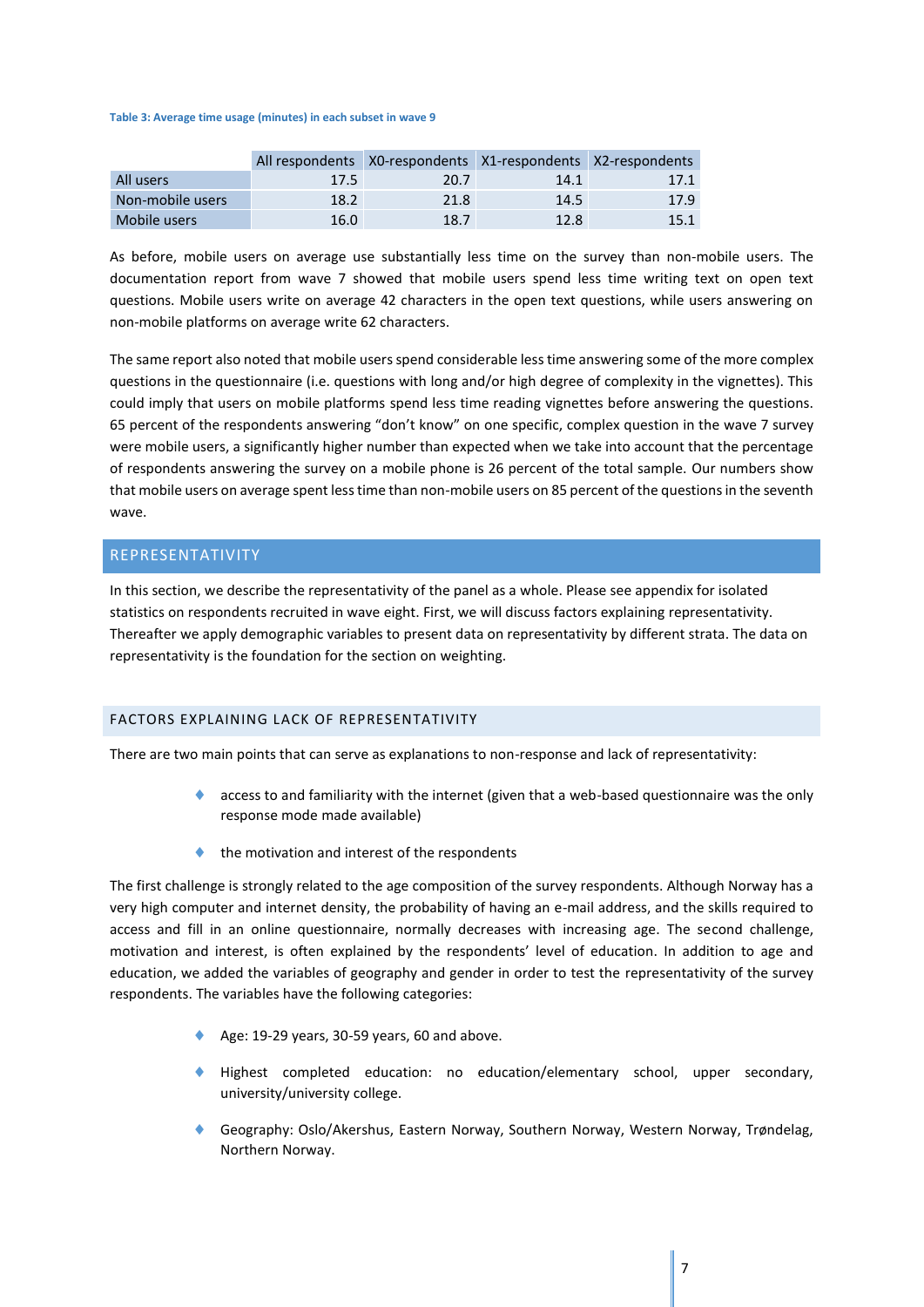## <span id="page-8-0"></span>THE REPRESENTATIVITY OF THE NORWEGIAN CITIZEN PANEL

The sampling frame of the survey equals to the Norwegian population above the age of 18, comprising a population of approximately 4,1 million individuals. Earlier reports have documented a systematic underrepresentation of respondents belonging to the two lowest educational groups, independent of gender and age. The underrepresentation is particularly strong for young men. As expected, individuals with education from universities or university colleges are overrepresented. All of these observations are still true for wave 9.

| Table 4: Age distribution in the population and the net sample of wave 9 |             |             |                    |  |  |  |  |  |  |
|--------------------------------------------------------------------------|-------------|-------------|--------------------|--|--|--|--|--|--|
|                                                                          | 18-29 vears | 30-59 years | 60 years and above |  |  |  |  |  |  |
| Population                                                               | 20.3%       | 51.1 %      | 28.6 %             |  |  |  |  |  |  |
| Net sample - w08                                                         | 10.4%       | 49.7 %      | 39.9%              |  |  |  |  |  |  |

**Table 4: Age distribution in the population and the net sample of wave 9**

From the age distribution presented in table 4, we see that 18-29 year olds are underrepresented in the net sample of wave 9. The representation of the age group 30-59 years in the net sample is more or less on par with the age distribution in the population, while respondents aged 60 years and above are clearly overrepresented.

As a result of recruiting new panel members in wave 8, the representation of different age groups was marginally improved in wave 8 compared to wave 7 (figure 5). In wave 9 however, the underrepresentation of young respondents is somewhat more prominent and the overrepresentation of respondents above the age of 60 is higher than in any of the previous waves.

Loyalty to the panel explains the development of the oldest age group in figure 4; they started out as underrepresented in wave 1, but thereafter they have become increasingly overrepresented. A less sense of loyalty/interest explains the development of 18-29 years old as they started out as underrepresented - an underrepresentation that has only increased.



**Figure 4: Representativity of age groups from wave 1- wave 9**

New patterns emerge when adding gender in table 5; young men are more underrepresented than young women are. In the oldest age group, men are clearly overrepresented, more so than women. Lastly, the middle-aged men in the net sample are underrepresented, while women in this age bracket are overrepresented.

|  |  |  | Table 5: Combined distribution of age and gender in the population and the net sample of wave 9 |
|--|--|--|-------------------------------------------------------------------------------------------------|
|--|--|--|-------------------------------------------------------------------------------------------------|

|                  | 18-29 vears |       | 30-59 years |        | 60 years and above |              |  |
|------------------|-------------|-------|-------------|--------|--------------------|--------------|--|
|                  | Men         | Women | Men         | Women  | Men                | <b>Women</b> |  |
| Population       | 10.4%       | 9.9%  | 26.3 %      | 24.8%  | 13.4 %             | 15.2 %       |  |
| Net sample - w08 | 4.4 %       | 6.0%  | 24.1 %      | 25.6 % | 21.9%              | 18.0%        |  |

The inclusion of educational level in table 6 reveals a systematic underrepresentation of respondents with little or no education, independent of age and gender. As discussed in relation to table 4, the underrepresentation is strong for young respondents. The underrepresentation is also strong for middle-aged respondents with little or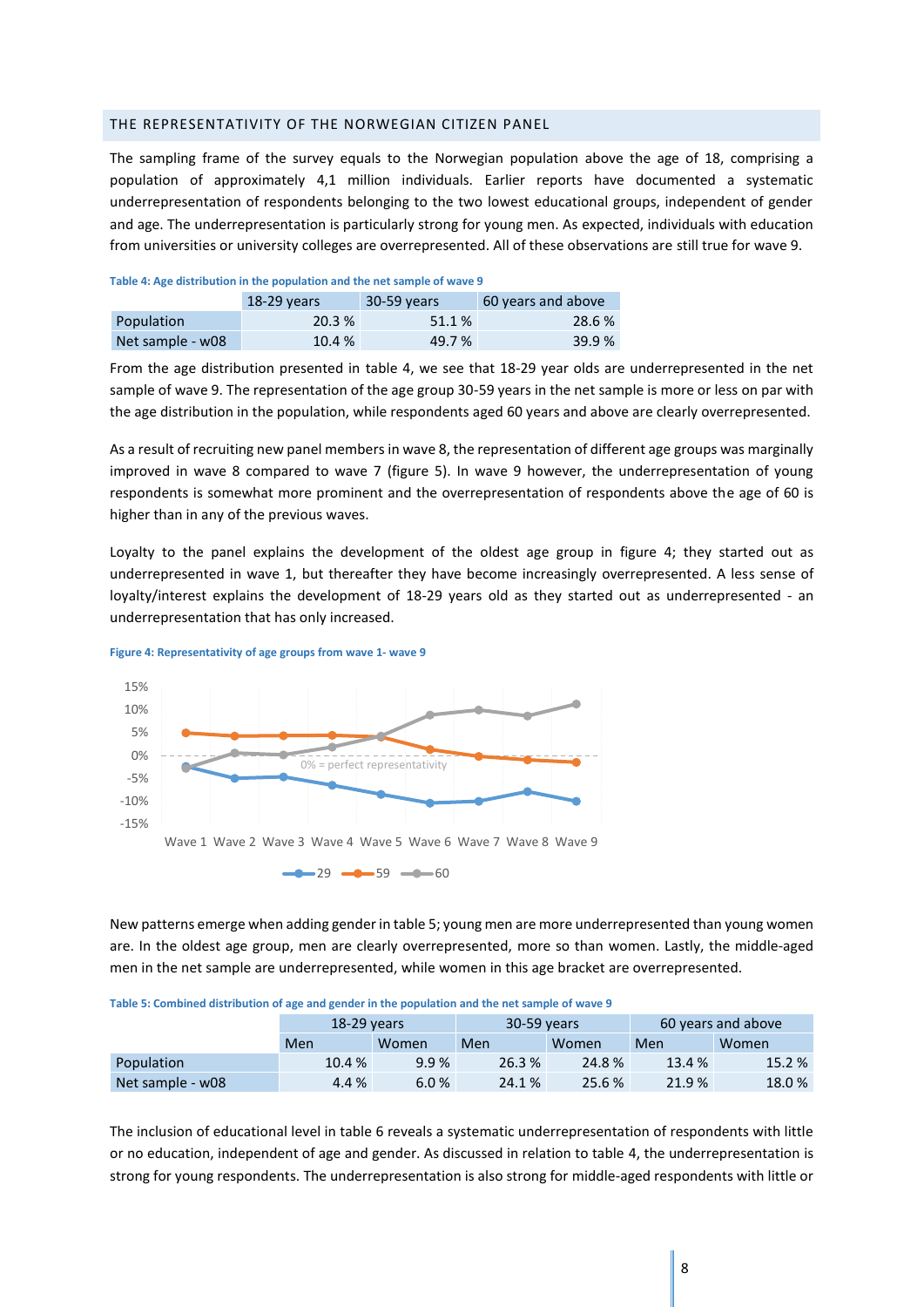no education. There is also some underrepresentation of respondents aged 60 and above with little or no education, except for the men who is on par with the distribution in the population.

Respondents that have upper secondary education as their highest completed education are somewhat underrepresented in most groups. Those who have university or university college education are clearly overrepresented in the two oldest age brackets, independent of gender.

|                                |                |        | Population | Net sample - w08 |       |
|--------------------------------|----------------|--------|------------|------------------|-------|
|                                |                | Men    | Women      | Men              | Women |
| No education/elementary school |                | 4.1%   | 3.1%       | 0.4%             | 0.5%  |
| Upper secondary education      | years<br>18-29 | 4.1%   | 3.2%       | 2.1%             | 2.2%  |
| University/university college  |                | 2.3%   | 3.6%       | 1.8%             | 3.3%  |
| No education/elementary school |                | 5.5 %  | 4.7%       | 1.2%             | 1.0%  |
| Upper secondary education      | 30-59<br>years | 11.6 % | 8.3%       | 8.4%             | 6.8%  |
| University/university college  |                | 9.2%   | 11.8%      | 14.7%            | 18.0% |
| No education/elementary school |                | 3.2%   | 4.6 %      | 3.2%             | 3.1%  |
| Upper secondary education      | and<br>above   | 6.7%   | 7.3%       | 5.9%             | 4.6%  |
| University/university college  | 60             | 3.6%   | 3.3%       | 12.8%            | 10.2% |

**Table 6: Combined distribution of age, gender and education in the population and the net sample of wave 9**

Figure 5 illustrates the representation of education groups since wave 1. The general trend is that the highly educated are overrepresented compared to those with less or no education. Recruiting new respondents in wave 8 corrected somewhat the underrepresentation of respondents with upper secondary education. However, the level of underrepresentation of respondents with no education/elementary education remains the same.



**Figure 5: Representativity of education groups from wave 1- wave 9**

In regards to geography, (table 7) we observe that Western Norway and Trøndelag are on level with the population, while the capital area – the counties of Oslo and Akershus – is clearly overrepresented. Northern Norway, Eastern Norway and Southern Norway meanwhile are underrepresented among the respondents in the eight wave.

The clearly most overrepresented group are men and women aged 60 years and above living in the capital area. This group accounts for 5.8 percent of the population but 10.5 percent of the respondents in wave 9 belongs to this demography. The most underrepresented groups are middle aged and young men in Eastern Norway, and young men and women in Western Norway.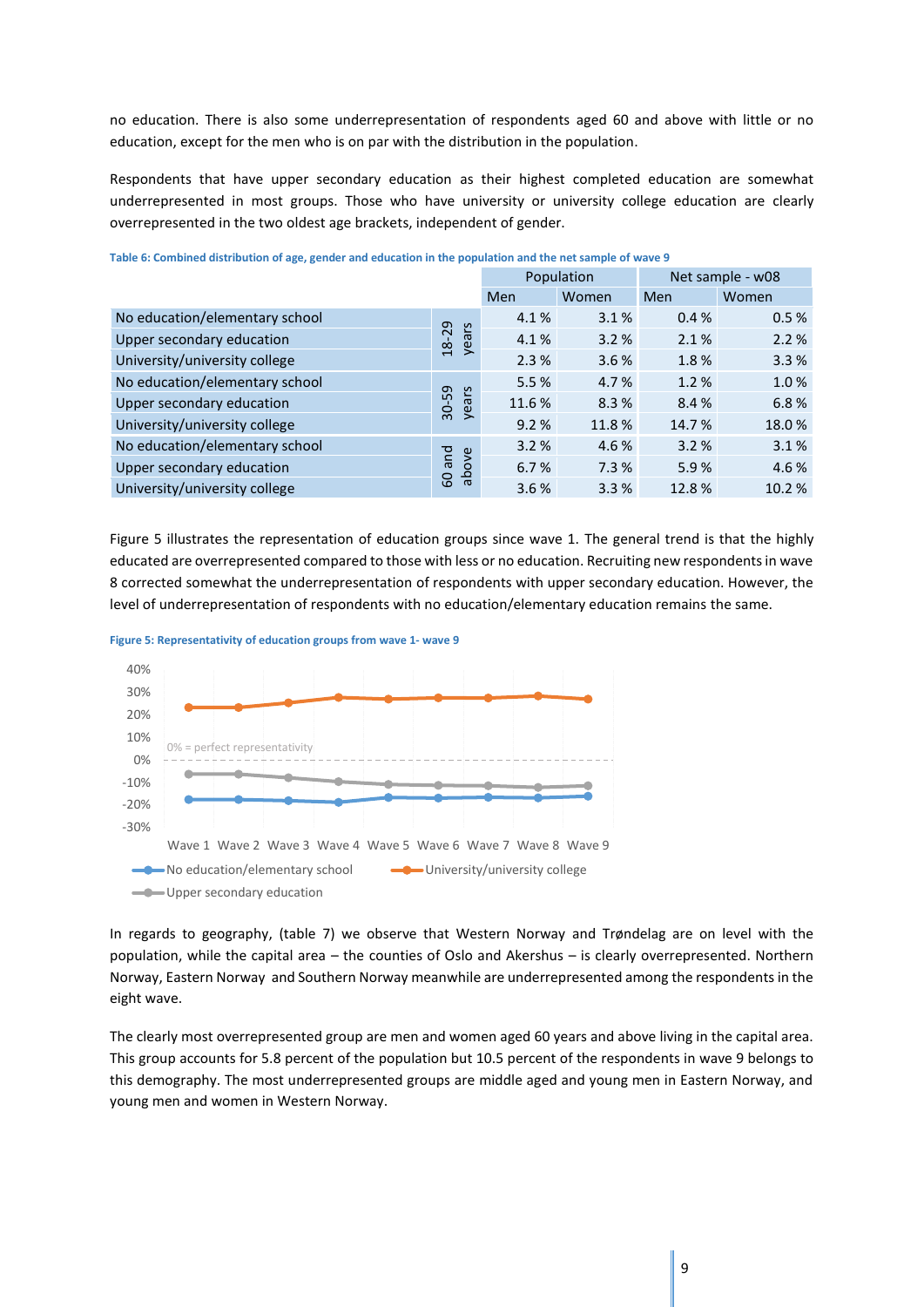|                       |              |       | Population |              |       | Net sample - w08 |              |
|-----------------------|--------------|-------|------------|--------------|-------|------------------|--------------|
|                       |              | Men   | Women      | <b>Total</b> | Men   | Women            | <b>Total</b> |
|                       | 18-29 years  | 2.5%  | 2.6%       | 5.2%         | 1.3%  | 1.9%             | 3.2%         |
| Akershus/Oslo         | 30-59 years  | 6.8%  | 6.4%       | 13.2 %       | 6.8%  | 7.7%             | 14.5%        |
|                       | 60 and above | 2.7%  | 3.1%       | 5.8%         | 5.6%  | 4.9%             | 10.5%        |
|                       | In total     | 12.0% | 12.2 %     | 24.1%        | 13.7% | 14.5%            | 28.2%        |
|                       | 18-29 years  | 2.5%  | 2.3%       | 4.8%         | 0.9%  | 1.4%             | 2.3%         |
|                       | 30-59 years  | 6.7%  | 6.5%       | 13.2 %       | 5.0%  | 5.9%             | 10.9%        |
| Eastern Norway        | 60 and above | 4.0%  | 4.6%       | 8.6%         | 6.2%  | 4.7%             | 10.9%        |
|                       | In total     | 13.2% | 13.4%      | 26.5 %       | 12.1% | 12.0%            | 24.1%        |
|                       | 18-29 years  | 0.6%  | 0.6%       | 1.2%         | 0.2%  | 0.2%             | 0.4%         |
|                       | 30-59 years  | 1.4%  | 1.4%       | 2.8%         | 1.1%  | 1.4%             | 2.5%         |
| Southern Norway       | 60 and above | 0.8%  | 0.9%       | 1.6%         | 1.0%  | 0.9%             | 1.9%         |
|                       | In total     | 2.8%  | 2.8%       | 5.6%         | 2.3%  | 2.5%             | 4.8%         |
|                       | 18-29 years  | 2.8%  | 2.6%       | 5.4%         | 1.2%  | 1.6%             | 2.8%         |
|                       | 30-59 years  | 6.8%  | 6.3%       | 13.1%        | 6.6%  | 6.7%             | 13.3%        |
| <b>Western Norway</b> | 60 and above | 3.4%  | 3.8%       | 7.2 %        | 5.6%  | 4.7%             | 10.3%        |
|                       | In total     | 13.0% | 12.7%      | 25.7%        | 13.4% | 13.0%            | 26.4%        |
|                       | 18-29 years  | 1.0%  | 0.9%       | 1.9%         | 0.7%  | 0.5%             | 1.2%         |
|                       | 30-59 years  | 2.2%  | 2.1%       | 4.2%         | 2.3%  | 2.2%             | 4.5%         |
| Trøndelag             | 60 and above | 1.2%  | 1.3%       | 2.5 %        | 1.8%  | 1.5%             | 3.3%         |
|                       | In total     | 4.4%  | 4.3%       | 8.7%         | 4.8%  | 4.2%             | 9.0%         |
|                       | 18-29 years  | 1.0%  | 0.9%       | 1.9%         | 0.2%  | 0.4%             | 0.6%         |
|                       | 30-59 years  | 2.3%  | 2.2%       | 4.5 %        | 2.2%  | 1.8%             | 4.0%         |
| Northern Norway       | 60 and above | 1.4%  | 1.5%       | 2.9%         | 1.7%  | 1.4%             | 3.1%         |
|                       | In total     | 4.7%  | 4.6%       | 9.3%         | 4.1%  | 3.6%             | 7.7%         |

**Table 7: Combined distribution of age, gender and geography in the population and the net sample of wave 9**

#### **Figure 6: Representativity of regions from wave 1- wave 9**



The representativity of regions has more or less gone unchanged from wave 1 through wave 9 (figure 6 above). Once recruited it does not seem that geography has an important role in determining the loyalty of the respondent. At least not at the same level as age and education.

# <span id="page-10-0"></span>WEIGHTING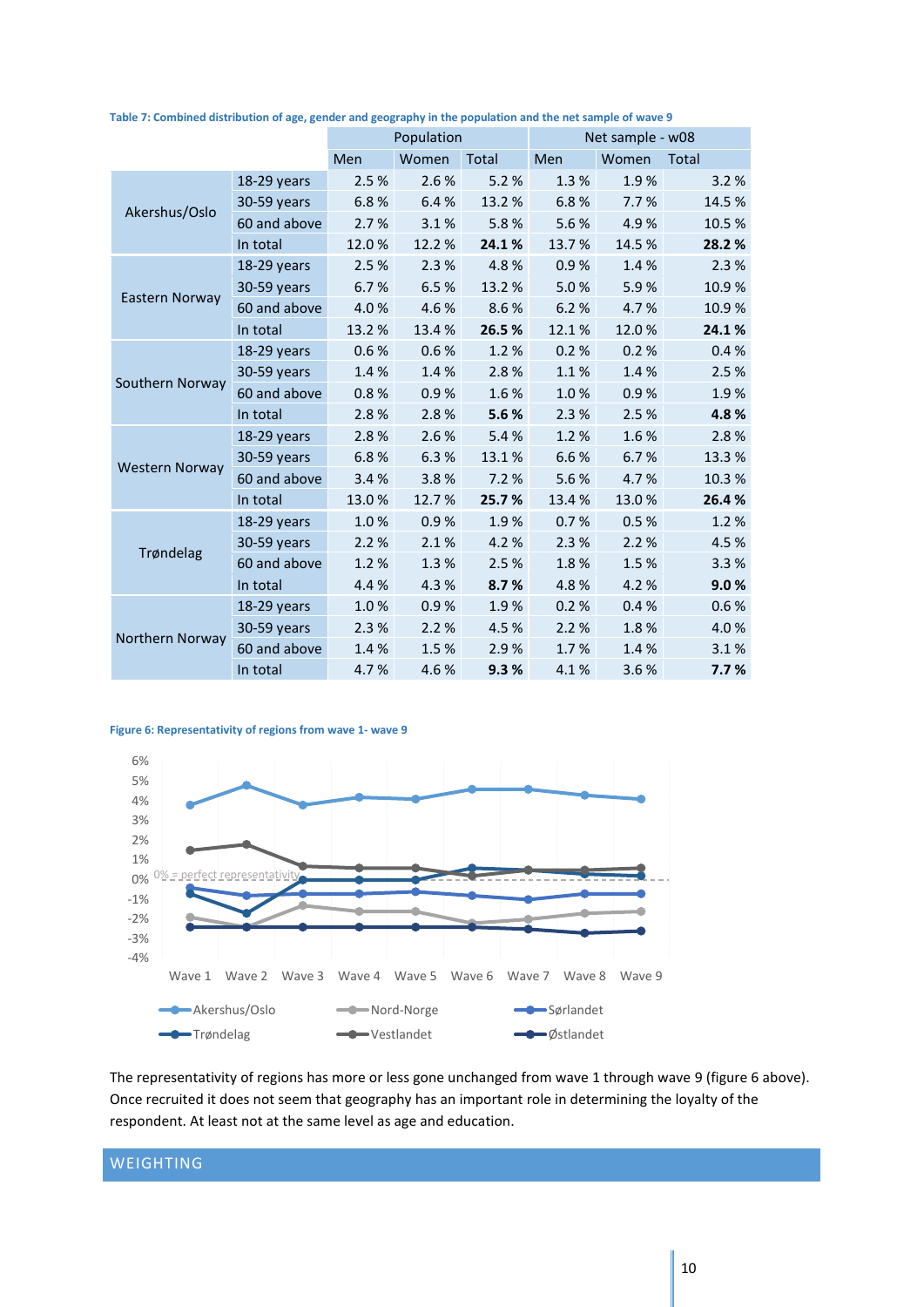To compensate for the observed biases, we have calculated a set of weights. The weights are equal to the relation between a given strata in the population and the total population, divided by the relation between a given strata in the net sample and the total net sample.<sup>5</sup> This procedure returns values around 1, but above 0. Respondents belonging to a stratum that is underrepresented will receive a weight above 1 and respondents belonging to an overrepresented stratum will receive a weight below 1. We have listed the weights of the different strata in table 10 in the appendix.

When calculating the weights, information regarding the respondents' geographical location, gender and age is based on registry data. Information on these variables was included in the sample file we received from the Norwegian National Registry. Information regarding the level of education is from the survey. 4 percent of the seventh wave net sample have not answered the question about level of education. Because of this, two different weights have been calculated:

- **Weight 1** is based on demographic variables only (age, gender and geography)
- **Weight 2** combines the demographic variables with education. Respondents with missing data on the education variable are only weighted on demography (the education component of the weight is in these cases set to 1).

The variables have the following categories:

- **Age**: 19-29 years, 30-59 years, 60 and above.
- **Highest completed education**: no education/elementary school, upper secondary, university/university college.
- **Geography**: Oslo/Akershus, Eastern Norway, Southern Norway, Western Norway, Trøndelag, Northern Norway.

The method for calculating weights is equal to that of previous waves.

When applied, both weights will provide a weighted N equal to the number of respondents in the dataset.

As shown in the discussion above, of the factors considered, level of education creates the most bias. We therefore strongly recommend using weight 2 in most statistical analyses, as this weight provides the most accurate compensation for the various sources of bias in the net sample. Table 8 shows the effects of weight 2 on the distribution of self-reported level of education in the net sample. As we can observe, the weight gives the sample a perfect distribution compared to the population. It is however important to stress that the distribution when not weighted is far from ideal, with a clear underrepresentation of the population with low levels of education.

|                                |              |          |            | <b>Difference</b> | Difference between |
|--------------------------------|--------------|----------|------------|-------------------|--------------------|
|                                | Sample - not | Sample - |            | between sample    | weighted sample    |
|                                | weighted     | weighted | Population | and population    | and population     |
| No education/elementary school | 9.30%        | 25.20 %  | 25.20 %    | $-15.90%$         | 0.00%              |
| Upper secondary education      | 29.90 %      | 41.20%   | 41.20%     | $-11.30%$         | 0.00%              |
| University/university college  | 60.80%       | 33.60 %  | 33.60 %    | 27.20 %           | 0.00%              |

1

<sup>5</sup> The applied formula for weight *w<sub>i</sub>* for element *i*, in strata *h* is:  $w_i = \frac{N_h/N}{n \cdot m}$  $n_h/n$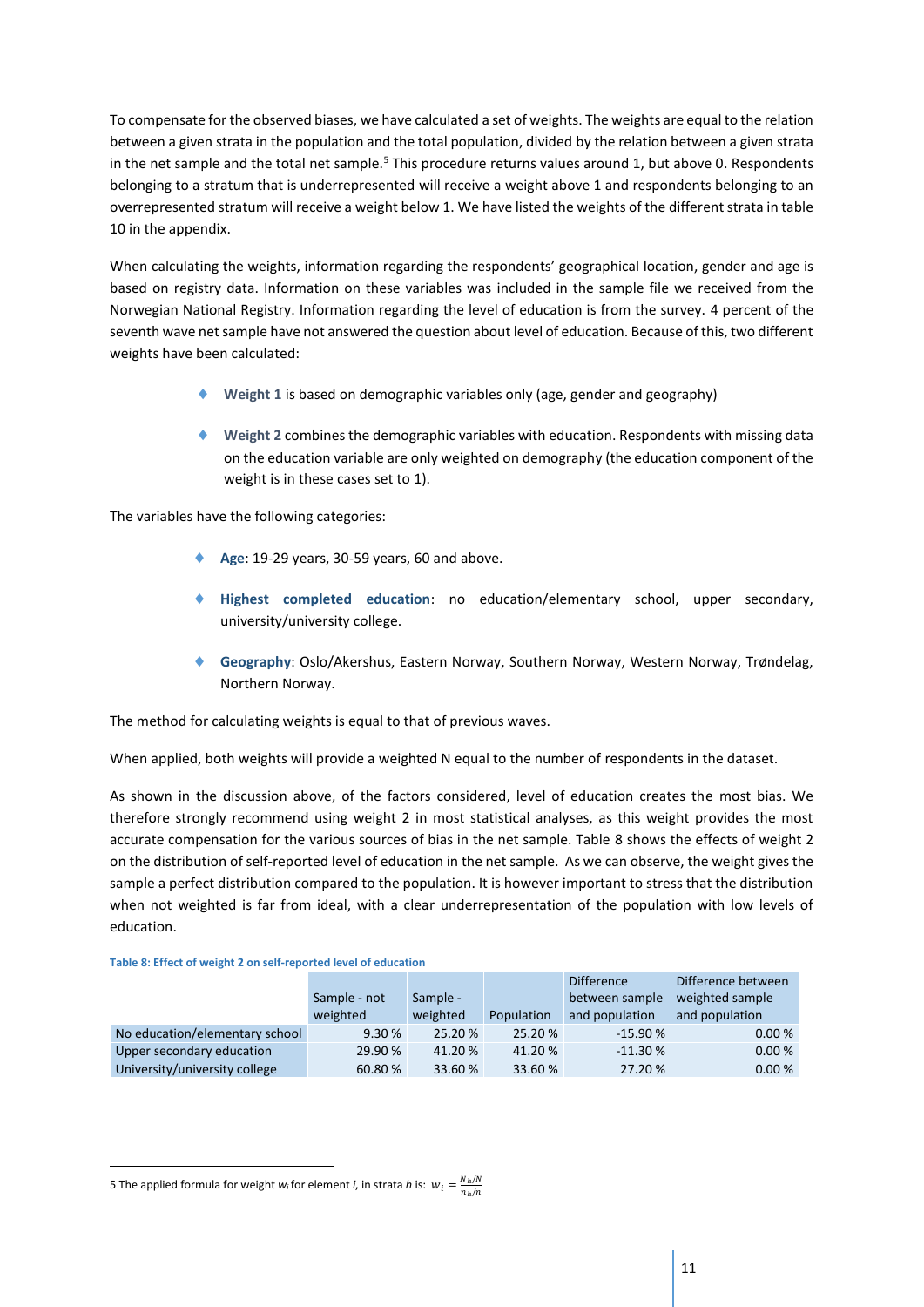Furthermore, literature on surveys has shown that individuals who are interested in politics are more likely to participate in surveys than individuals who are not. This particularly holds true for surveys with politics as a topic.<sup>6</sup>



Figure 7 displays the distribution of level of political interest, weighted and not weighted. Respondents who selfidentify as interested in politics (very interested and interested) make up 57 percent in the not weighted distribution. 33 percent are somewhat interested, meaning that 9 percent of the respondent's report being somewhat or not interested in politics. In the weighted statistics, the share of respondents who self-identify as being interested in politics reaches 51 percent. Those who report not being interested (not very interested and not interested at all) in politics make up 14 percent.

1

<sup>6</sup> Groves, Robert M., Stanley Presser and Sarah Dipko (2004): "The Role of Topic Interest in Survey Participation Decisions". *Public Opinion Quarterly*. Vol. 68, No. 1:2-31